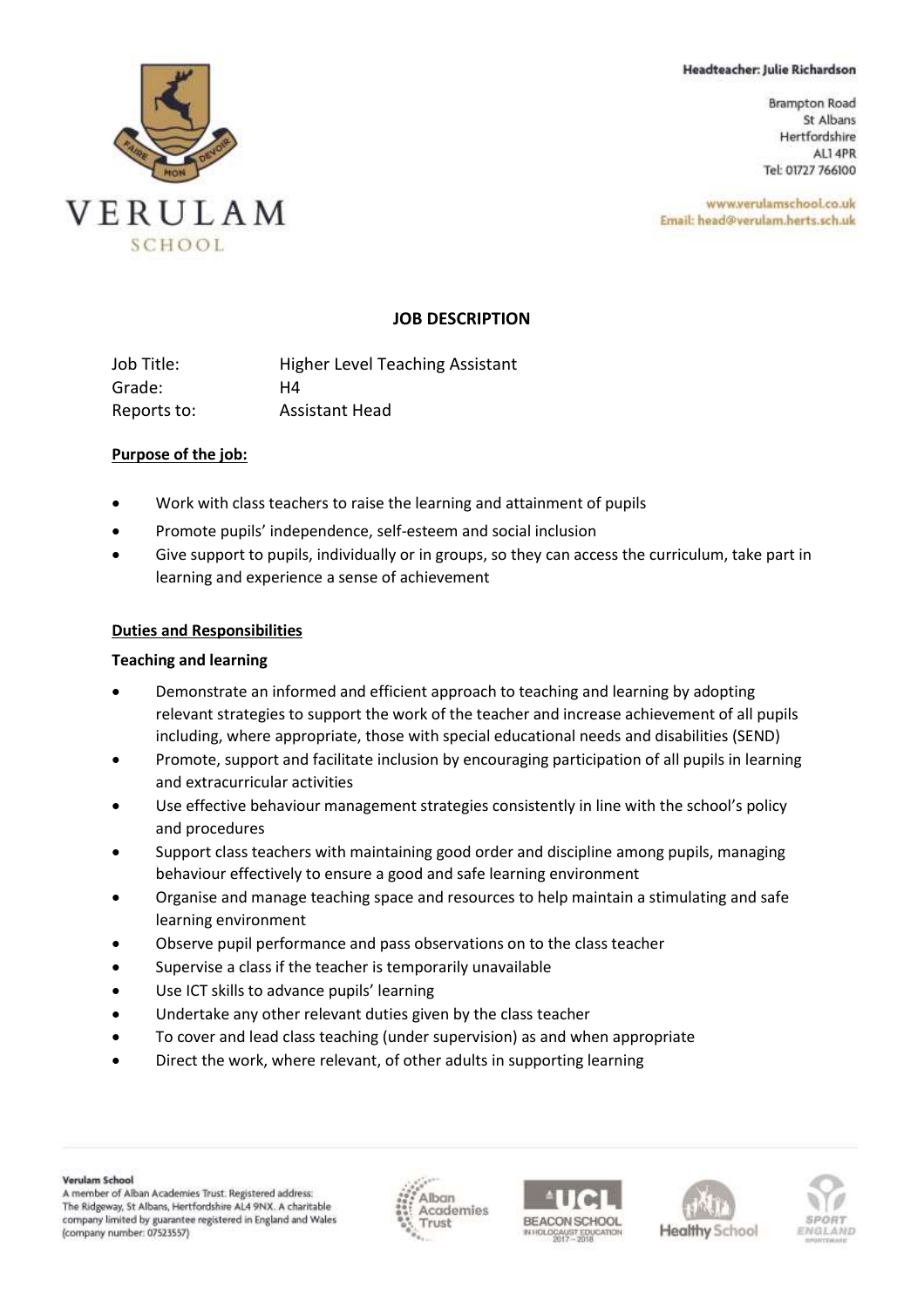• Supervise the Inclusion Hub on a rota along with other SEND staff

## **Planning**

- Contribute to effective assessment and planning by supporting the monitoring, recording and reporting of pupil performance and progress as appropriate to the level of the role
- Read and understand lesson plans shared prior to lessons, if available
- Prepare the classroom for lessons
- Use their area(s) of expertise to contribute to the planning and preparation of learning activities, and to plan their role in learning activities
- Use allocated time to devise clearly structured activities that interest and motivate learners and advance their learning
- Plan how they will support the inclusion of pupils in the learning activities

## **Working with colleagues and other relevant professionals**

- Communicate effectively with other staff members and pupils, and with parents and carers under the direction of the class teacher
- Communicate their knowledge and understanding of pupils to other school staff and education, health and social care professionals, so that informed decision making can take place on intervention and provision
- With the class teacher, keep other professionals accurately informed of performance and progress or concerns they may have about the pupils they work with
- Understand their role in order to be able to work collaboratively with classroom teachers and other colleagues, including specialist advisory teachers
- Collaborate and work with colleagues and other relevant professionals within and beyond the school
- Develop effective professional relationships with colleagues

Every member of staff at Verulam has a vital part to play in the success of the School. The School Handbook clearly explains our policies and procedures but the list below outlines in a summary form the main duties and responsibilities of all staff.

Verulam School

A member of Alban Academies Trust. Registered address: The Ridgeway, St Albans, Hertfordshire AL4 9NX. A charitable company limited by guarantee registered in England and Wales (company number: 07523557)







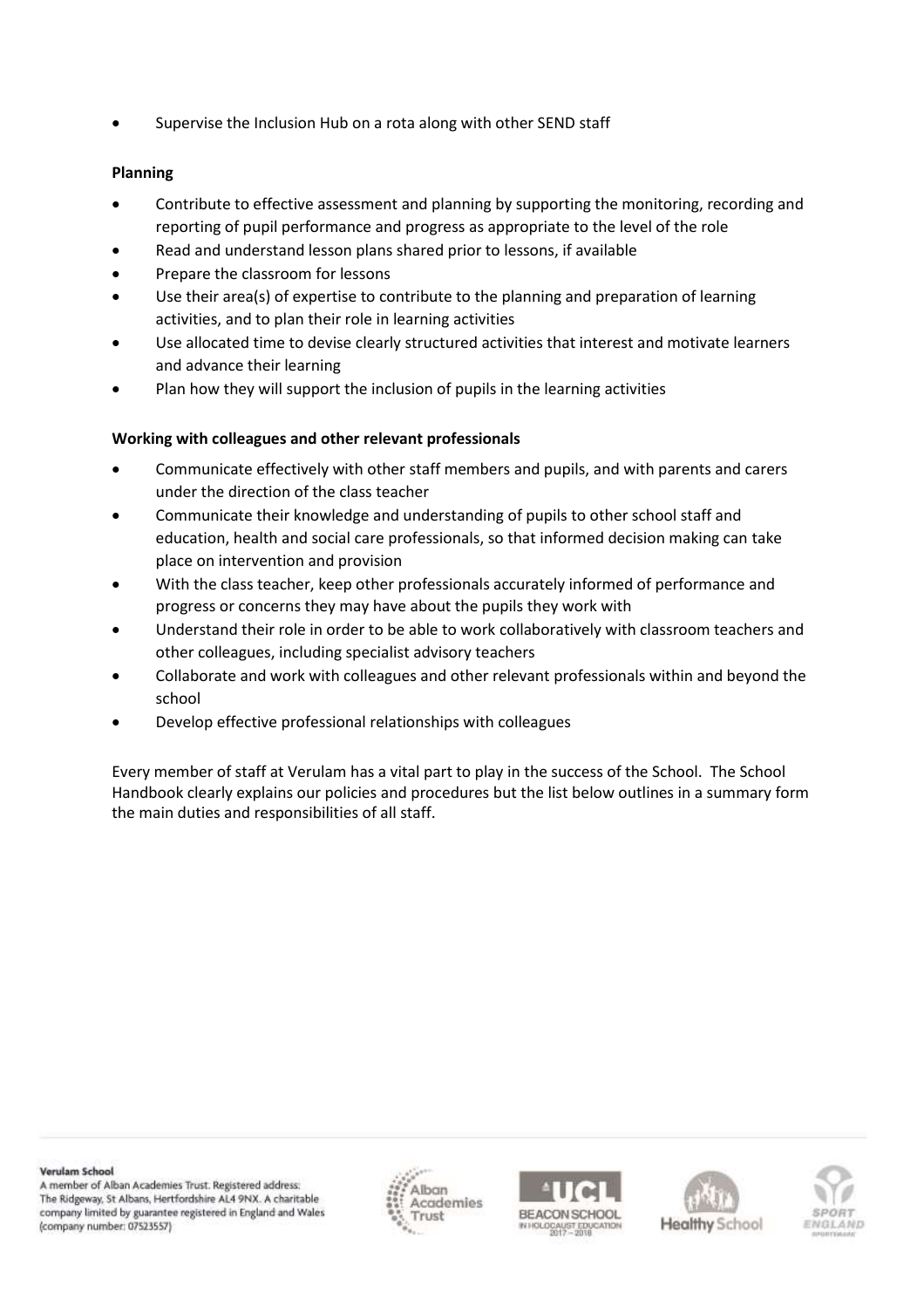# **Person Specification**

| <b>CRITERIA</b>                            | <b>QUALITIES</b><br>You may wish to classify these as "essential" or "desirable" depending on your<br>expectations for the role                                                                                                                                                                                                                                                                                                                                                                                                                                                                                                                                                                                                                                                                                                                                                                                                                                                                                                                                                                                                                                                                                                                                                                                                        |
|--------------------------------------------|----------------------------------------------------------------------------------------------------------------------------------------------------------------------------------------------------------------------------------------------------------------------------------------------------------------------------------------------------------------------------------------------------------------------------------------------------------------------------------------------------------------------------------------------------------------------------------------------------------------------------------------------------------------------------------------------------------------------------------------------------------------------------------------------------------------------------------------------------------------------------------------------------------------------------------------------------------------------------------------------------------------------------------------------------------------------------------------------------------------------------------------------------------------------------------------------------------------------------------------------------------------------------------------------------------------------------------------|
| <b>Qualifications</b><br>and<br>experience | Level 2 or 3 Certificate in Supporting Teaching and Learning in Schools, Level<br>$\bullet$<br>3 Diploma in Childcare and Education, or other relevant qualification in<br>nursery work or childcare (or willingness to work towards a qualification if<br>not already held)<br>GCSEs at grades 9 to 4 (A* to C) including English and maths<br>٠<br>Experience of working with children<br>Experience of planning and leading teaching and learning activities (under<br>$\bullet$<br>supervision)                                                                                                                                                                                                                                                                                                                                                                                                                                                                                                                                                                                                                                                                                                                                                                                                                                    |
| <b>Skills and</b><br>knowledge             | Good literacy and numeracy skills<br>Good organisational skills<br>٠<br>Ability to build effective working relationships with pupils and adults<br>٠<br>Skills and expertise in understanding the needs of all pupils<br>٠<br>Knowledge of how to help adapt and deliver support to meet individual<br>$\bullet$<br>needs<br>Subject and curriculum knowledge relevant to the role, and ability to apply<br>this effectively in supporting teachers and pupils<br><b>Excellent verbal communication skills</b><br>$\bullet$<br>Active listening skills<br>$\bullet$<br>The ability to remain calm in stressful situations<br>٠<br>Knowledge of guidance and requirements around safeguarding children<br>٠<br>Good ICT skills, particularly using ICT to support learning<br>$\bullet$<br>Understanding of roles and responsibilities within the classroom and whole<br>$\bullet$<br>school context<br>Understanding of effective teaching methods<br>٠<br>Knowledge of how to successfully lead learning activities for a group or class<br>of children<br>Knowledge of how statutory and non-statutory frameworks for the school<br>curriculum relate to the age and ability ranges of the learners they support<br>Knowledge of how to support learners in accessing the curriculum in<br>accordance with the SEND code of practice |

Verulam School

A member of Alban Academies Trust. Registered address:<br>The Ridgeway, St Albans, Hertfordshire AL4 9NX. A charitable  $\,$  company limited by guarantee registered in England and Wales  $\,$  (company number:  $07523557)$